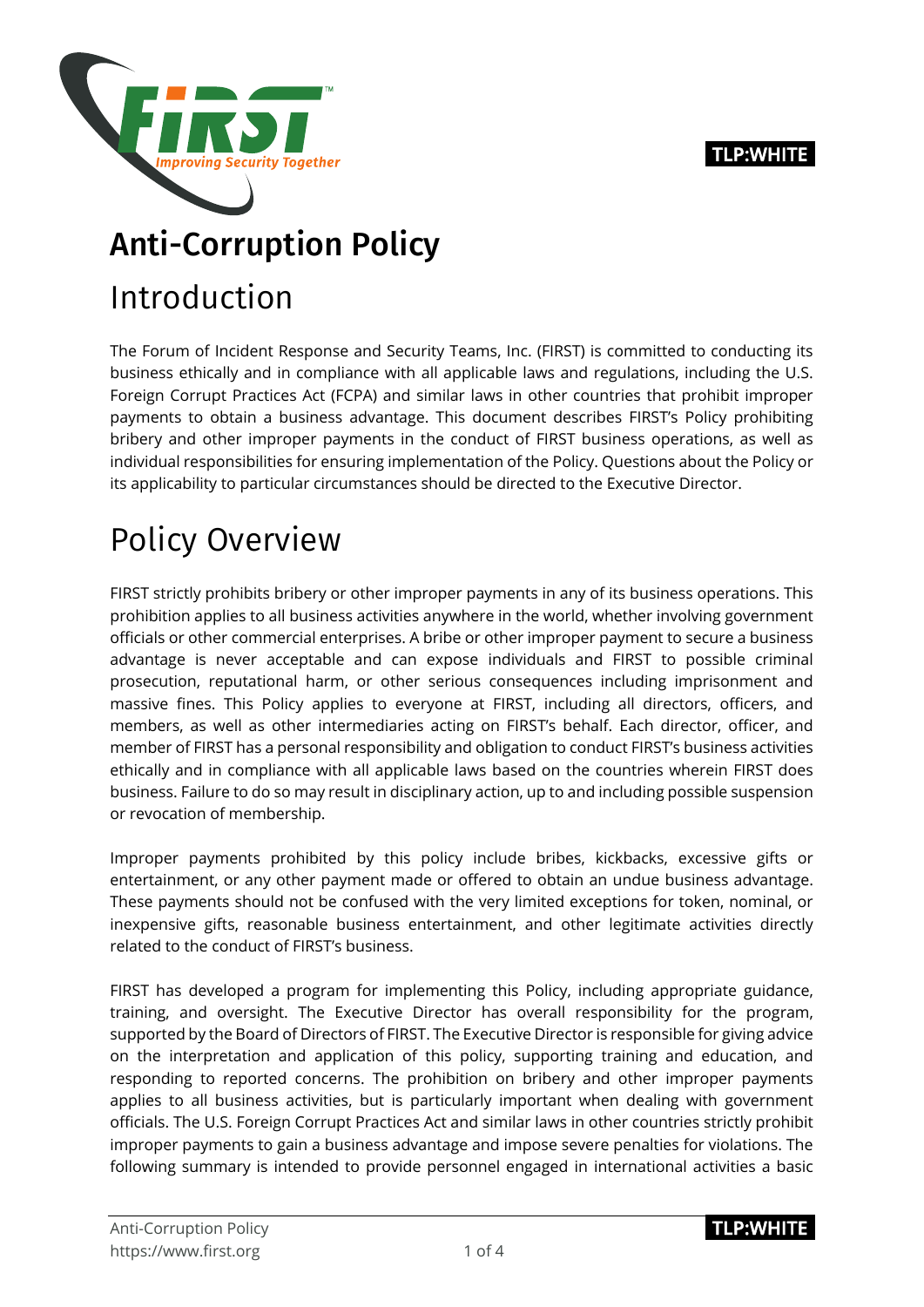

**TLP:WHITE** 

familiarity with applicable rules so that inadvertent violations can be avoided, and potential issues can be recognized in time to be properly addressed.

## Common Questions about Anti-Bribery Laws

#### What do anti-bribery laws prohibit?

The FCPA and other anti-bribery laws make it unlawful to bribe a foreign official to gain an "improper business advantage". An improper business advantage may involve efforts to obtain or retain business, as in the awarding of a government contract, but also can involve regulatory actions such as licensing or approvals. Examples of prohibited regulatory bribery include paying a foreign official to ignore an applicable customs requirement. A violation can occur even if an improper payment is only offered or promised, and not actually made; it is made but fails to achieve the desired result; or the result benefits someone other than the giver (for example, directing business to a third party). Also, it does not matter that the foreign official may have suggested or demanded the bribe, or that a company feels that it is already entitled to the government action.

### Who is a "foreign official"?

A "foreign official" can be essentially anyone who exercises governmental authority. This includes any officer or employee of a foreign government department, agency, or any foreign political party, including any foreign party official or candidate for foreign political office, and any person acting on behalf of any one or combination of these, including part-time government employees and any other person if there is reason to believe that such person would pass on a prohibited payment or benefit to an officer or employee of a foreign government, whether in the executive, legislative, judicial, or other branch of government, and whether at the national, state, or local level. Officials and employees of government-owned or controlled enterprises also are covered, as are private citizens who act in an official governmental capacity. Foreign official status often will be apparent, but not always. In some instances, individuals may not consider themselves officials or be treated as such by their own governments, but nevertheless exercise authority that would make them a "foreign official" for purposes of anti-bribery laws. FIRST directors, officers, and members engaged in international activities are responsible under this Policy for inquiring whether a proposed activity could involve a foreign official or an entity owned or controlled by a foreign government, and should consult with the Executive Director when questions about status arise.

### What types of payments are prohibited?

The FCPA prohibits offering, promising or giving "anything of value" to a foreign official to gain an improper business advantage. In addition to cash payments, "anything of value" may include:

- Gifts, entertainment, or other business promotional activities;
- Covering or reimbursing an official's expenses;
- Offers of employment or other benefits to a family member or friend of a foreign official;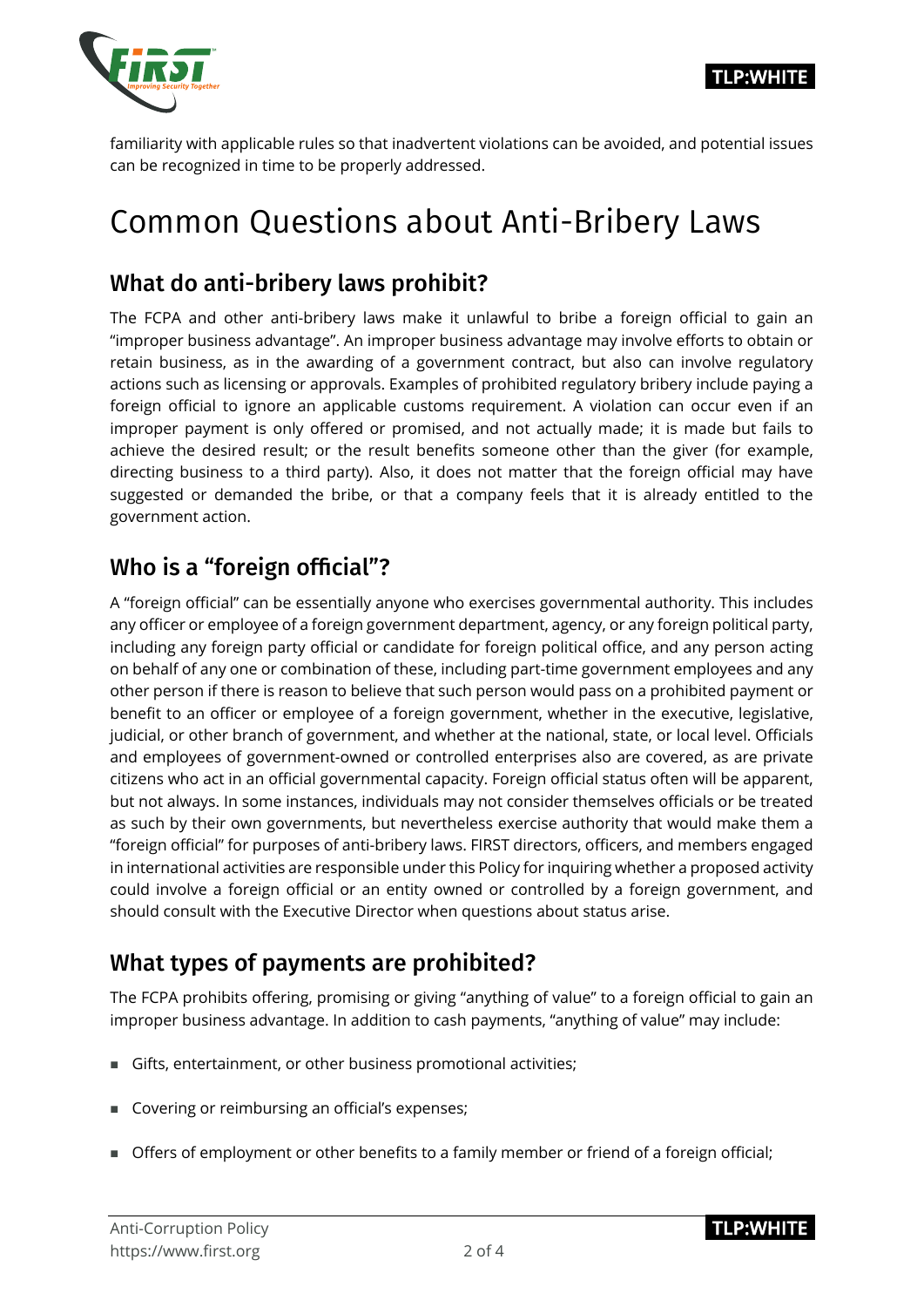

- **Political party and candidate contributions; and**
- Charitable contributions and sponsorships.

Other less obvious items provided to a foreign official can also violate anti-bribery laws. Examples include in-kind contributions, investment opportunities, stock options in companies or positions in joint ventures, or favorable or steered subcontracts. The prohibition applies whether an item would benefit the official directly or another person, such as a family member, friend, or business associate.

Under the law, FIRST directors, officers, or members may be held liable for improper payments by an agent or other intermediary if there is actual knowledge or reason to know that a bribe will be paid. Willful ignorance – which includes not making reasonable inquiry when there are suspicious circumstances – is not a defense, and it also does not matter whether the intermediary is itself subject to anti-bribery laws. All individuals therefore must be alert to potential "red flags" in transactions with third parties.

FIRST and its affiliates must keep accurate books and records that reflect transactions and asset dispositions in reasonable detail, supported by a proper system of internal accounting controls. These requirements are implemented through FIRST's standard accounting rules and procedures, which all personnel are required to follow without exception. Special care must be exercised when transactions may involve payments to foreign officials. Off-the-books accounts should never be used. Facilitation or other payments to foreign officials should be promptly reported and properly recorded, with respect to purpose, amount, and other relevant factors. Requests for false invoices or payment of expenses that are unusual, excessive, or inadequately described must be rejected and promptly reported. Misleading, incomplete, or false entries in FIRST's books and records are never acceptable.

FIRST has established detailed standards and procedures for the selection, appointment, and monitoring of agents, consultants, and other third parties. These standards and procedures must be followed in all cases, with particular attention to "red flags" that may indicate possible legal or ethical violations. Due diligence ordinarily will include appropriate reference and background checks, written contract provisions that confirm a business partner's responsibilities, and appropriate monitoring controls. Personnel working with agents and other third parties should pay particular attention to unusual or suspicious circumstances that may indicate possible legal or ethical concerns, commonly referred to as "red flags". The presence of red flags in a relationship or transaction requires greater scrutiny and implementation of safeguards to prevent and detect improper conduct. Potential "red flags" include requests for payments in cash, claims by a prospective agent that it has connections or an inside track with government officials, requests for payments to third parties, requests for payments to accounts in a third country, or similar warning signs. More extensive due diligence should be performed in countries with reputations for corruption and bribery. Appointment of an agent or other third party ordinarily requires prior approval by an appropriate officer, description of the nature and scope of services provided in a written contract, and appropriate contractual safeguards against potential violations of law or FIRST policy.